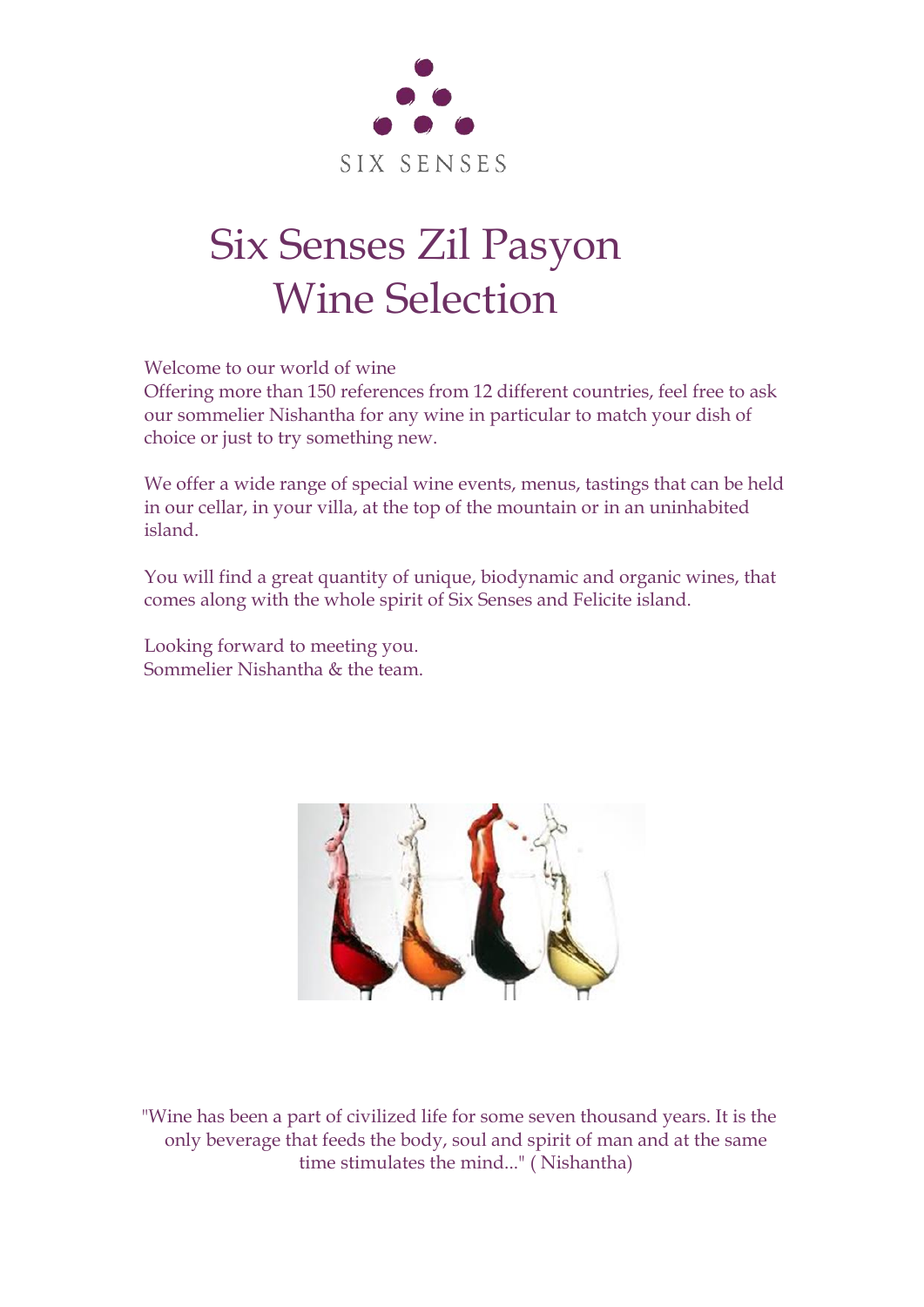# Champagne

## Non vintage

**Bottle** 

| Krug<br>Grande Cuvée, Reims                      | 9,000 |
|--------------------------------------------------|-------|
| Ruinart<br>Brut NV, Reime                        | 3,335 |
| Billecart Salmon<br>Brut Reserve, Mareuil-sur-Aÿ | 2,100 |
| Bollinger<br>Special Cuvee, Aÿ                   | 2,900 |
| Ruinart<br>Blanc de Blancs                       | 2,850 |
| Louis Roederer<br>Brut Premier, Reims            | 2,400 |
| Veuve Clicquot<br>Brut Yellow Label, Reims       | 2,400 |

## Prestige Cuvee

| Clos du Mesnil 2002<br>By Krug, Reims               | 66,985 |
|-----------------------------------------------------|--------|
| DOM - Blanc de Blancs 2006<br>By Ruinart, Reims     | 12,000 |
| Cristal 2009<br>By Louis Roederer, Reims            | 8,250  |
| Dom Perignon 2006<br>By Moet & Chandon, Hautvillers | 6,200  |
| Cuvee William Deutz 1999<br>By Deutz, Aÿ, Epernay   | 5,800  |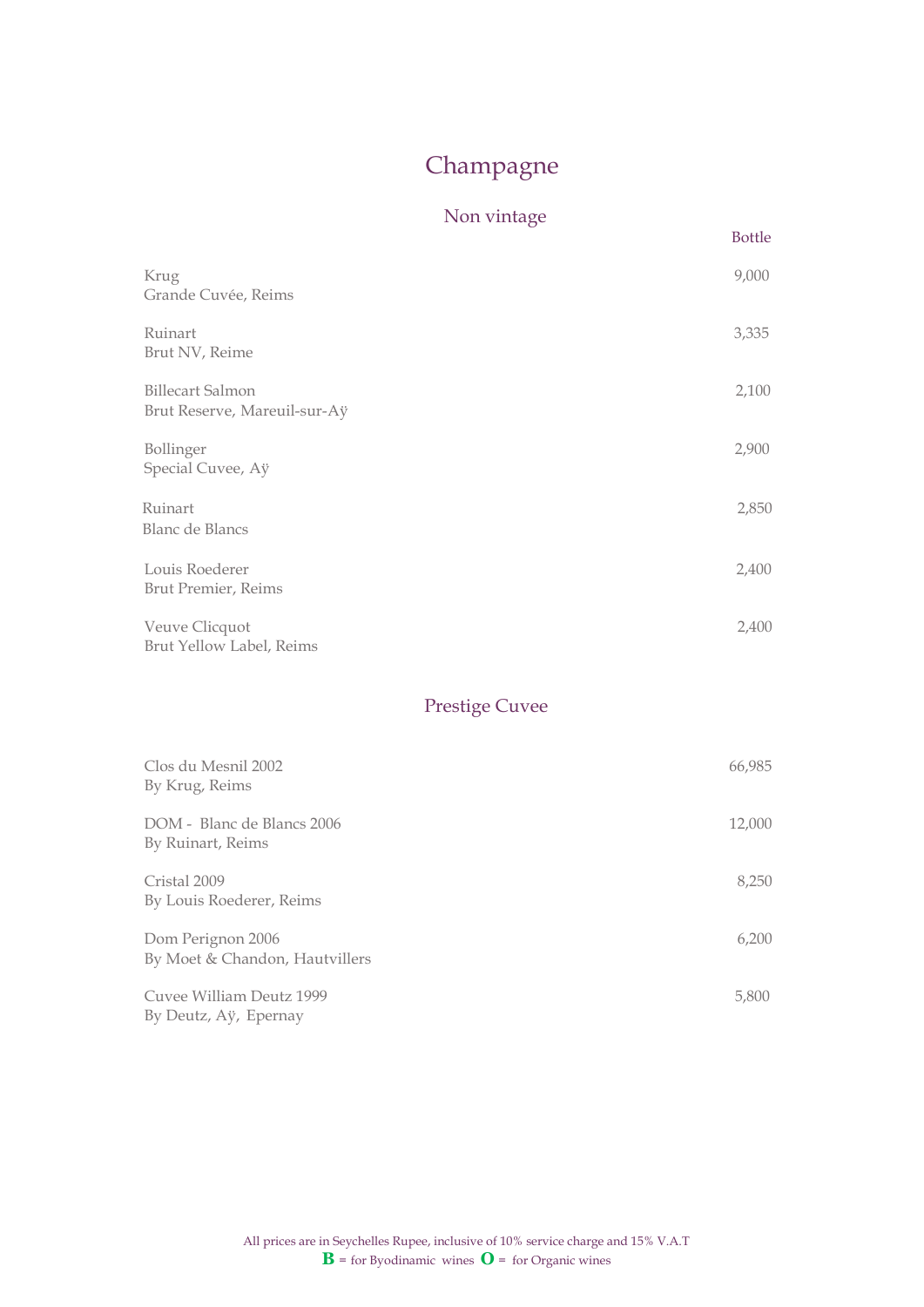## Champagne Rosé

| Krug<br>Grande Cuvée Rose Brut NV, Reims      | 12,500 |
|-----------------------------------------------|--------|
| Ruinart<br>Brut Rose, Reims                   | 3,100  |
| Billecart-Salmon<br>Brut Rose, Mareuil-sur-Aÿ | 2,950  |

## Rose FRANCE

#### Côtes de Provence

| Domaines Ott<br>Clos Mireille, La Londe, Les Maures | 1,975 |
|-----------------------------------------------------|-------|
| Domaine du Grand Cros<br>L'esprit de Provence       | 1,650 |
| Château Minuty<br>Rose et or                        | 1,575 |
| Château d'Esclans<br>Rock Angel                     | 1,550 |
| Château d'Esclans<br>Whispring Angel                | 1,300 |
| Château Minuty<br>Cuvée Prestige                    | 1,280 |
| Château Peyrassol<br>Peyrassol                      | 1,225 |
| Domaines Ott<br>BY. OTT                             | 1,200 |

#### ITALY

Castello di Meleto, Tuscany 1,200 Sangiovese , Six Senses Selection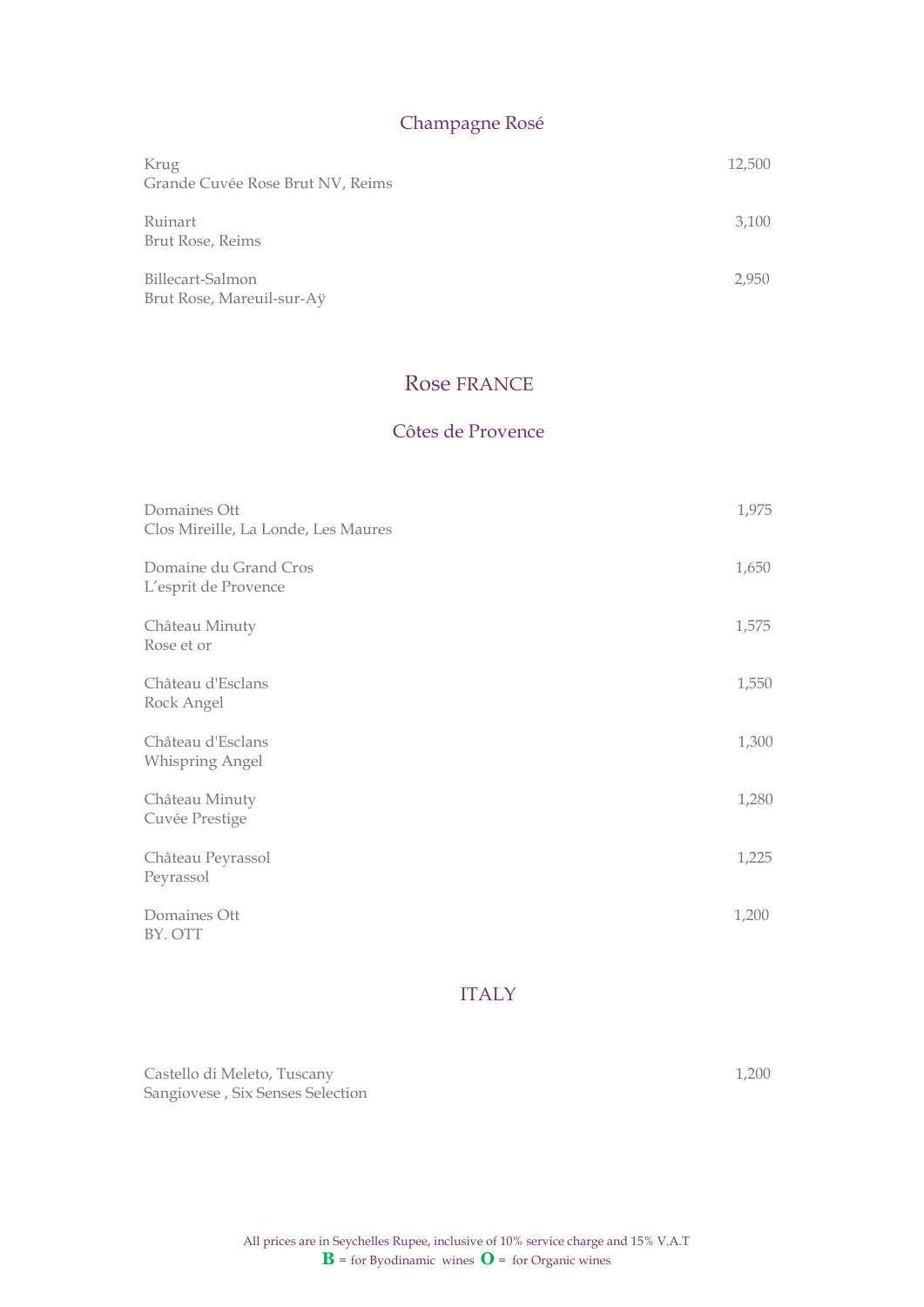## White FRANCE Bordeaux

## Burgundy

| Bonneau du Martray<br>Corton Charlemagne Grand Cru, Côte de Beaune, 2016                   | 7,200 |
|--------------------------------------------------------------------------------------------|-------|
| Domaine Regnard<br>Baron, Puligny Montrachet, Côte de Beaune, 2016                         | 6,400 |
| Joseph Drouhin, Marquis de la Guiche<br>Chassagne Montrachet 1er Cru, Côte de Beaune, 2014 | 4,450 |
| Domaine D'Ardhuy<br>Le Trezin, Puligny Montrachet, Côte de Beaune, 2017                    | 2,850 |
| Vincent Girardin<br>Les Narvaux, Meursault, Côte de Beaune, 2017                           | 2,550 |
| Château de Fuissé<br>Marie-Antoinette, Pouilly Fuissé, 2017                                | 1,990 |
| Domaine Bernard Defaix<br>Chablis 1er Cru, Cote de Lechet, 2018                            | 1,780 |
| Domaine Bernard Defaix<br>Chablis                                                          | 1,450 |
| Loire Valley                                                                               |       |
| Nicolas Joly<br>La Coulée de Serrant, Savennières, 2012 B                                  | 4,500 |
| Ladoucette<br>Pouilly-Fume, 2015                                                           | 1,990 |
| Pascal Jolivet<br>Nature, Pouilly-Fumé, 2014                                               | 1,650 |
| Domaine Vacheron<br>Sancerre, 2018 B                                                       | 1,380 |
| <b>Rhone Valley</b>                                                                        |       |
| Domaine Vieux Télégraphe<br>Châteauneuf-du-Pape, 2014, 2015                                | 3,750 |
| François Villard<br>Condrieu Les Terrasses du Palat, 2016                                  | 2,740 |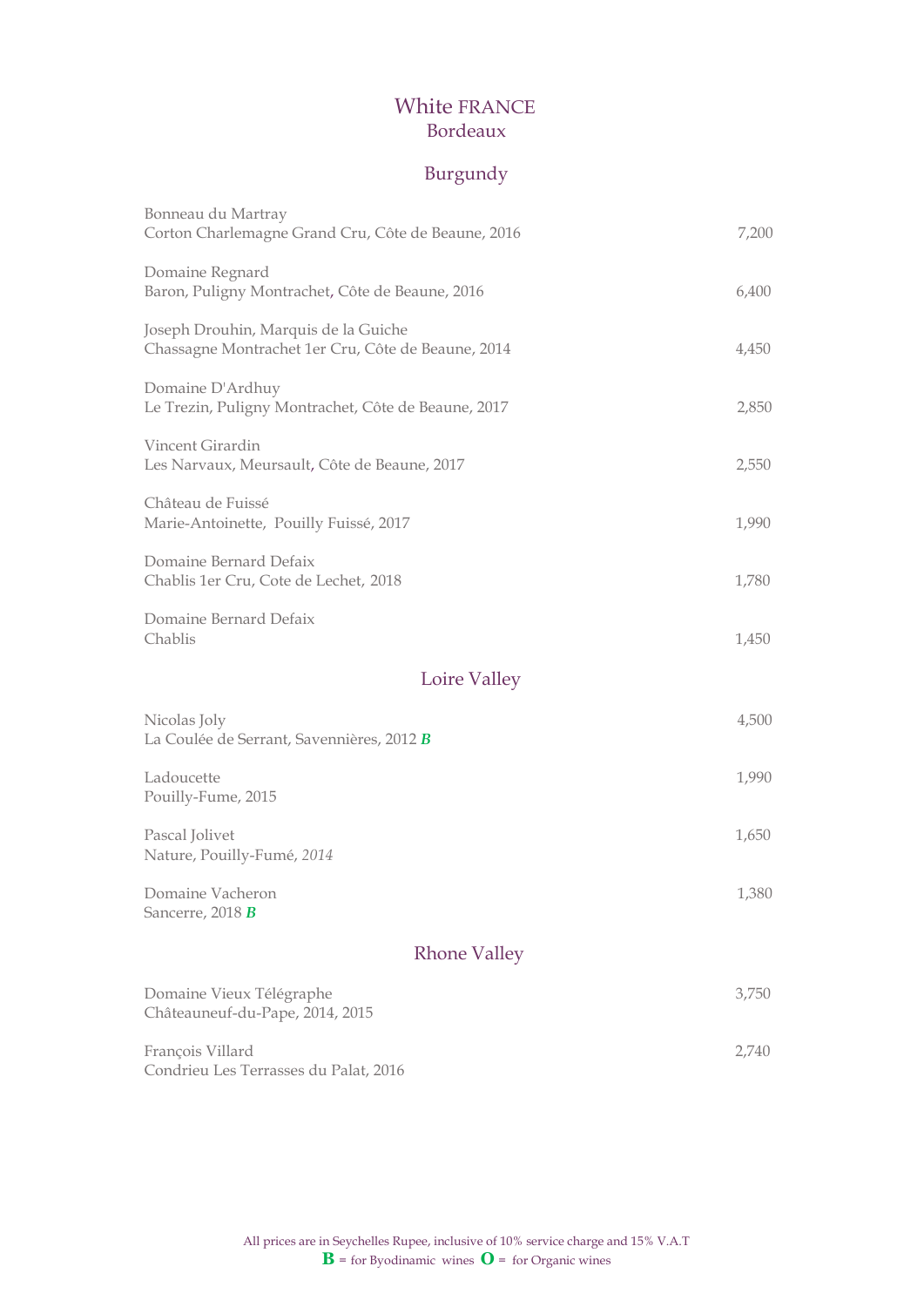## Alsace

| Domaine Weinbach<br>Pinot Blanc                | 1,390 |
|------------------------------------------------|-------|
| Domaine Trapet<br>"Riquewhir" Gewurztraminer O | 1,200 |
| Domaine Trapet<br>"Riquewhir" Riesling $O$     | 1,150 |

## ITALY

| Ornina Winery, Six Senses Selection<br>Chardonnay, Tuscany IGT O              | 1,850 |
|-------------------------------------------------------------------------------|-------|
| Felsina Winery, Six Senses Selection<br>Sauvignon Blanc Blend, Tuscany IGT, O | 1,700 |
| Tenuta di Salviano<br>Orvieto Classico, Umbria                                | 960   |
| Ca' Bianca<br>Gavi, Piedmont                                                  | 880   |
| Monteforte<br>Soave Classico, Veneto                                          | 830   |

#### PORTUGAL

| Quinta Vale D. Maria                                 | 1.650 |
|------------------------------------------------------|-------|
| Loureiro, Verdelho and Alvarinho, Douro Valley, 2015 |       |

## NEW ZEALAND

| Cloudy Bay<br>Sauvignon Blanc, Malborough, 2018             | 2,375 |
|-------------------------------------------------------------|-------|
| Craggy Range Kidnappers<br>Chardonnay, Hawkes bay, 2017     | 1,600 |
| Clos Henri, Petit Clos<br>Sauvignon Blanc, Malborough, 2018 | 1,400 |
| Seresin<br>Sauvignon Blanc, Malborough, 2017 B              | 1,390 |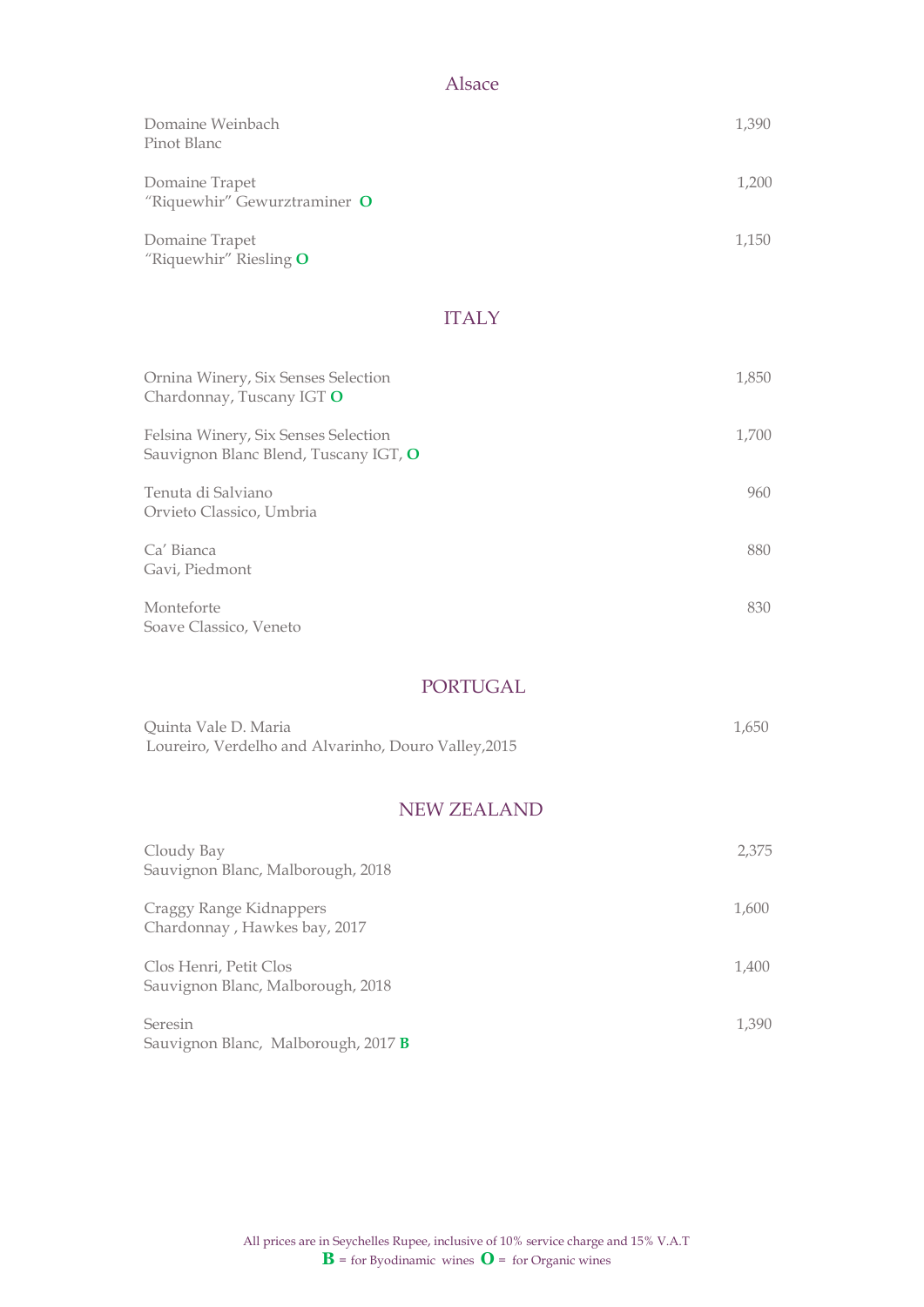## AUSTRALIA

D'Arenberg, The Lucky Lizard 1,250 Chardonnay, McLaren Vale, 2016

#### UNITED STATES

| World's End                                  | 2.520 |
|----------------------------------------------|-------|
| Rebel, Reserve Chardonnay, Napa Valley, 2014 |       |

## SOUTH AFRICA

#### Hemel en Aarde

| Hamilton Russell | 2,680 |
|------------------|-------|
| Chardonnay, 2017 |       |

## Stellenbosch

| Rustenberg<br>Five Soldiers, Chardonnay, 2017       | 2,850 |
|-----------------------------------------------------|-------|
| Rustenberg<br>Chardonnay                            | 1,480 |
| Waterkloof<br>Circumstance, Sauvignon Blanc, 2017 B | 1,285 |
| Reyneke<br>Chenin Blanc                             | 1,100 |

#### Swartland

| Dorrance Wines<br>Chardonnay, 2014   | 1,350 |
|--------------------------------------|-------|
| Dorrance Wines<br>Chenin Blanc, 2019 | 1,300 |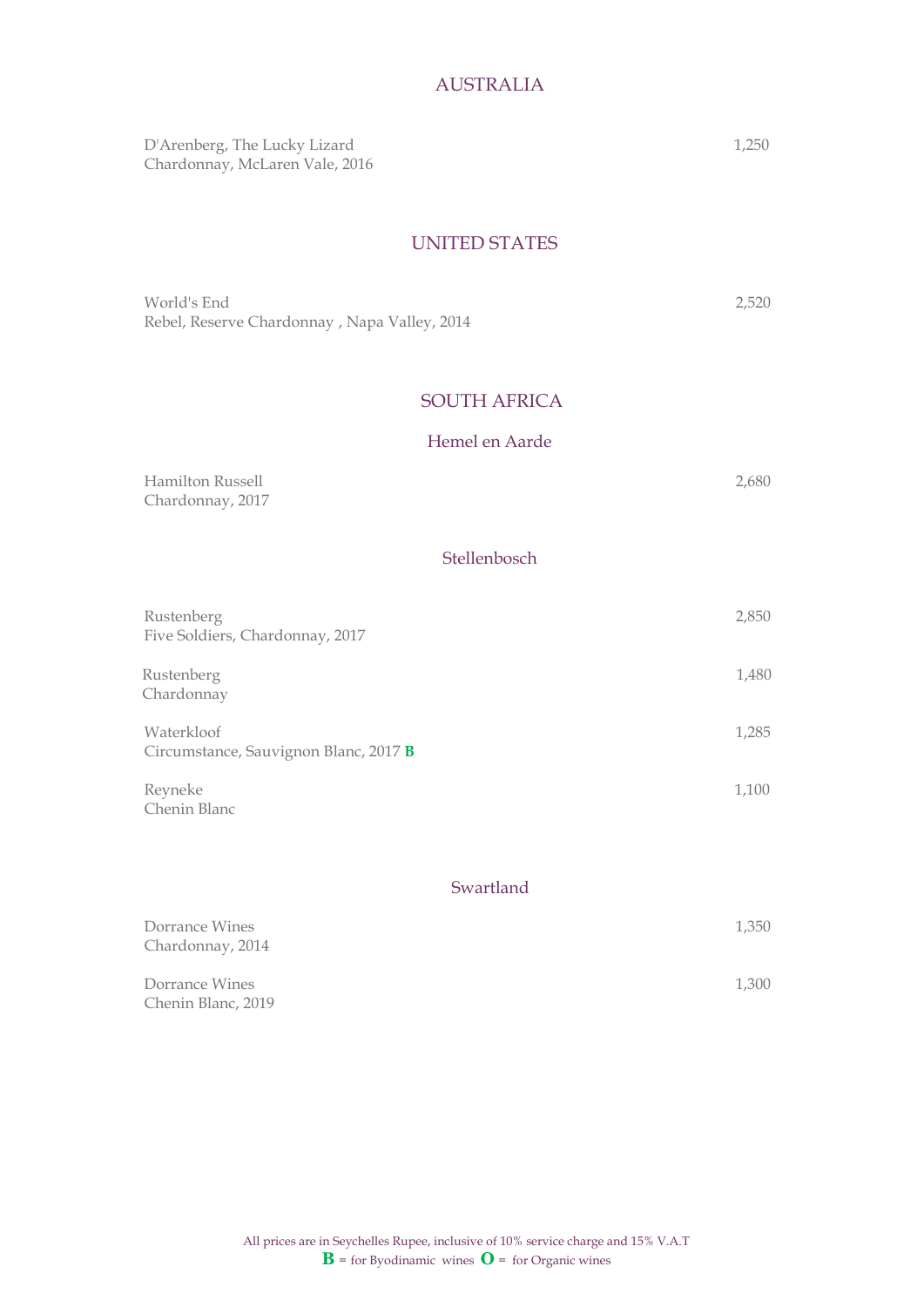## Red FRANCE

## Bordeaux – Left Bank Pessac Leognan

| Château Smith Haute Lafite<br>Grand Cru Classé 1995                  |               | 5,900 |
|----------------------------------------------------------------------|---------------|-------|
| Château de Chantegrive<br>Cuvée Henri Lévêque, Graves 2014           |               | 1,750 |
| Chateau Rauzan-Segla<br>2 ème Grand Cru Classé 1990                  | Margaux       | 9,650 |
| Château Ducru Beaucaillou<br>Grand Cru Classé, 1990                  | Saint Julien  | 9,900 |
| Château Léoville-Las Cases<br>2 <sup>ème</sup> Grand Cru Classé 2006 |               | 9,800 |
| Château Talbot<br>4 <sup>ème</sup> Grand Cru Classé 1993             |               | 6,500 |
| Château Branaire Duluc Ducru<br>Grand Cru Classé 1996 & 1990         |               | 6,270 |
|                                                                      | Haut Médoc    |       |
| Château La Lagune<br>3 <sup>ème</sup> Cru Classé 1996                |               | 5,900 |
|                                                                      | Pauillac      |       |
| Chateau Pichon Longueville<br>2 <sup>ème</sup> Grand Cru Classé 1995 |               | 9,850 |
| Château Lynch - Bages<br>Grand Cru Classé 1988                       |               | 9,800 |
| Chateau Grand-Puy Lacoste<br>5 <sup>èm</sup> Grand Cru Classe 1995   |               | 7,900 |
| Château Clerc Milon<br>5 <sup>ème</sup> Grand Cru Classé 1995        |               | 5,450 |
|                                                                      | Saint Estéphe |       |
| Château Cos d'Estournel<br>2ème Grand Cru Classé 1986                |               | 7,000 |
| Chateau Lafon-Rochet<br>4 <sup>ème</sup> Grand Cru Classé 1996       |               | 5,900 |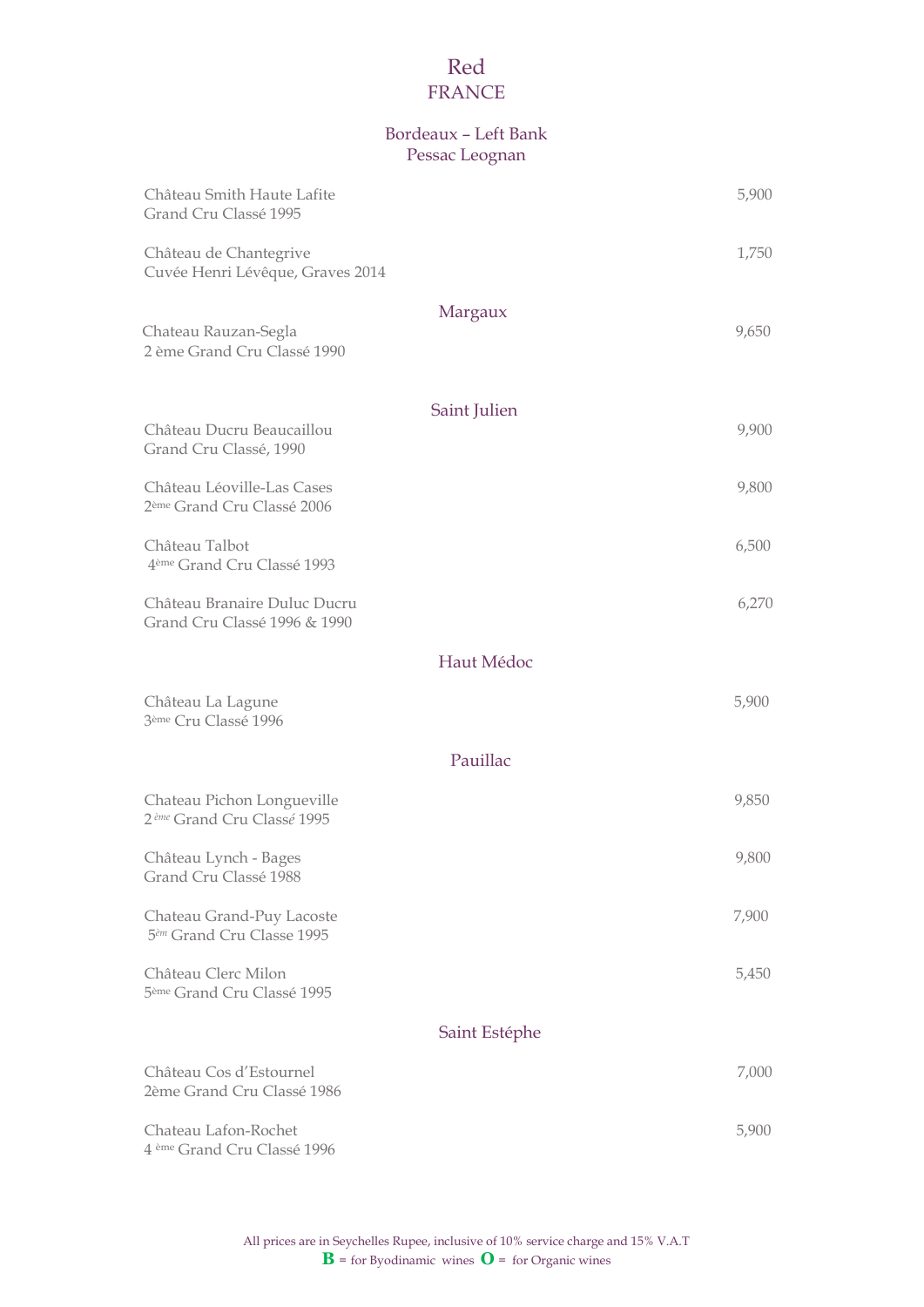## Bordeaux – Right Bank Saint Emilion

| Chateau Troplong Mondot<br>Grand Cru 1993                               |              | 6,700 |
|-------------------------------------------------------------------------|--------------|-------|
| Chateau Monbousquet<br>Grand Cru Classé 1995                            |              | 5,900 |
| Château Grand Mayne<br>Grand Cru Classé 1995                            |              | 5,300 |
| Château Grand Pontet<br>Grand Cru Classé 1996                           |              | 4,000 |
|                                                                         | Rhône Valley |       |
| Domaine Vieux Télégraphe<br>Châteauneuf-du-Pape 2014                    |              | 3,750 |
| Domaine Combier<br>Crozes-Hermitage, Cuvée O                            |              | 1,750 |
| Domaine Laurent Combier<br>Crozes-Hermitage, Cuvée O                    |              | 1,250 |
|                                                                         | Loire Valley |       |
| Domaine Fabien Duveau<br>Saumur-Champigny, Intégrale 2011               |              | 2,590 |
| Domaine Frédéric Mabileau<br>Saint-Nicolas de Bourgueil, 2015 B         |              | 1,200 |
|                                                                         | Burgundy     |       |
| Domaine Robert Arnoux-Lachaux<br>Vosne Romanee, Les Chaumes 2013        |              | 6,550 |
| Domaine Arnoux-Lachaux<br>Nuits-Saint-Georges 2014                      |              | 2,350 |
| Domaine D'Ardhuy<br>Savigny Les Beaune 2015                             |              | 1,750 |
| Domaine D'Ardhuy<br>Bourgogne, B                                        |              | 1,400 |
|                                                                         | <b>SPAIN</b> |       |
| Bodega Vega Sicilia<br>Ribera del Duero, Vabuena, Castilla y Leon, 2007 |              | 6,800 |
| Mas Igneus<br>Barranc del Closos, Priorat B                             |              | 1,305 |
| <b>Bodegas Lacus</b><br>Inedito, Rioja <b>B</b>                         |              | 1,050 |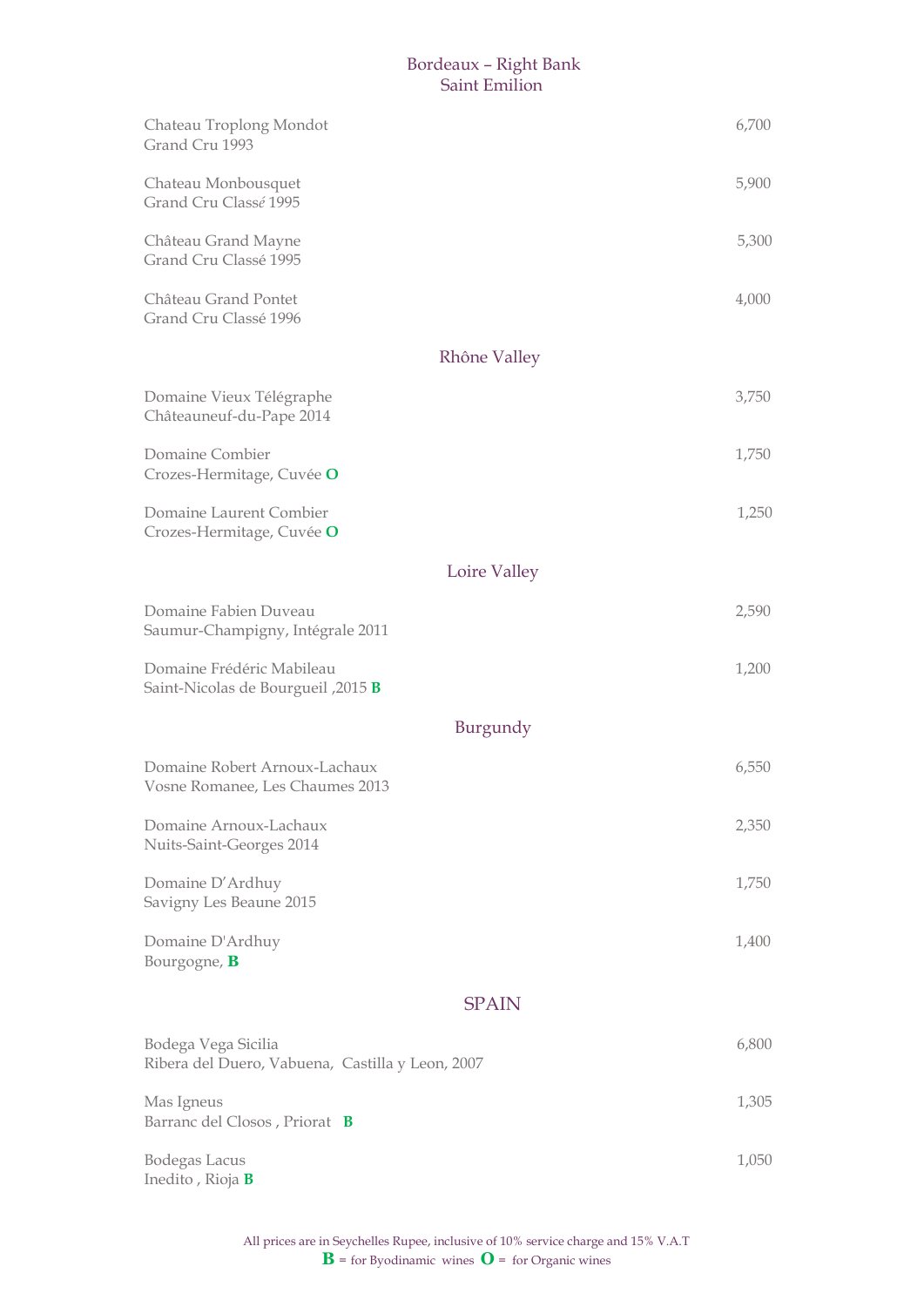## **ITALY** Tuscany

| Marchessi Antinori                                                | 8,200 |
|-------------------------------------------------------------------|-------|
| Tignanello, 2005                                                  |       |
| Tenuta San Guido                                                  | 8,050 |
| Sassicaia ,2013                                                   |       |
| Felsina, Fontalloro                                               | 5,800 |
| Brunello di Montalcino,,2004                                      |       |
| Doña Olga                                                         | 4,100 |
| Brunello di Montalcino, 2004                                      |       |
| Tenuta Buon Tempo                                                 | 2,700 |
| <b>Brunello di Montalcino</b> , 2011<br>Six Senses Wine Selection |       |
| Ornina Winery, Six Senses Wine Selection                          | 1,600 |
| Sangiovese/Canaiolo/Merlot, 2016 O                                |       |
| Famalgallo                                                        | 1,045 |
| Chianti Classico, San Fabiano Calcinaia B                         |       |
| Veneto                                                            |       |
| Bolla, Le Origini                                                 | 2,270 |
| Amarone della Valpolicella, 2010                                  |       |
| Piedmont                                                          |       |
| Gaja                                                              | 2,900 |
| Cremes, Langhe, 2009                                              |       |
| Tenimenti                                                         | 2,050 |
| Barolo, 2012                                                      |       |
| <b>UNITED STATES</b>                                              |       |
|                                                                   |       |
| Stags Leap , Artemis, Cabernet Sauvignon                          | 2,900 |
| Napa Valley, California, 2015                                     |       |

| World's End, Napa Reserve, Against the Wind<br>Cabernet Franc, Napa Valley, North Coast, California, 2013 | 2,750 |
|-----------------------------------------------------------------------------------------------------------|-------|
| Erath, Pinot Noir<br>Oregon, 2014                                                                         | 1,500 |
| 1000 Stories, Bourbon Barrels Aged<br>Zinfandel, Mendocino County, 2016                                   | 1,300 |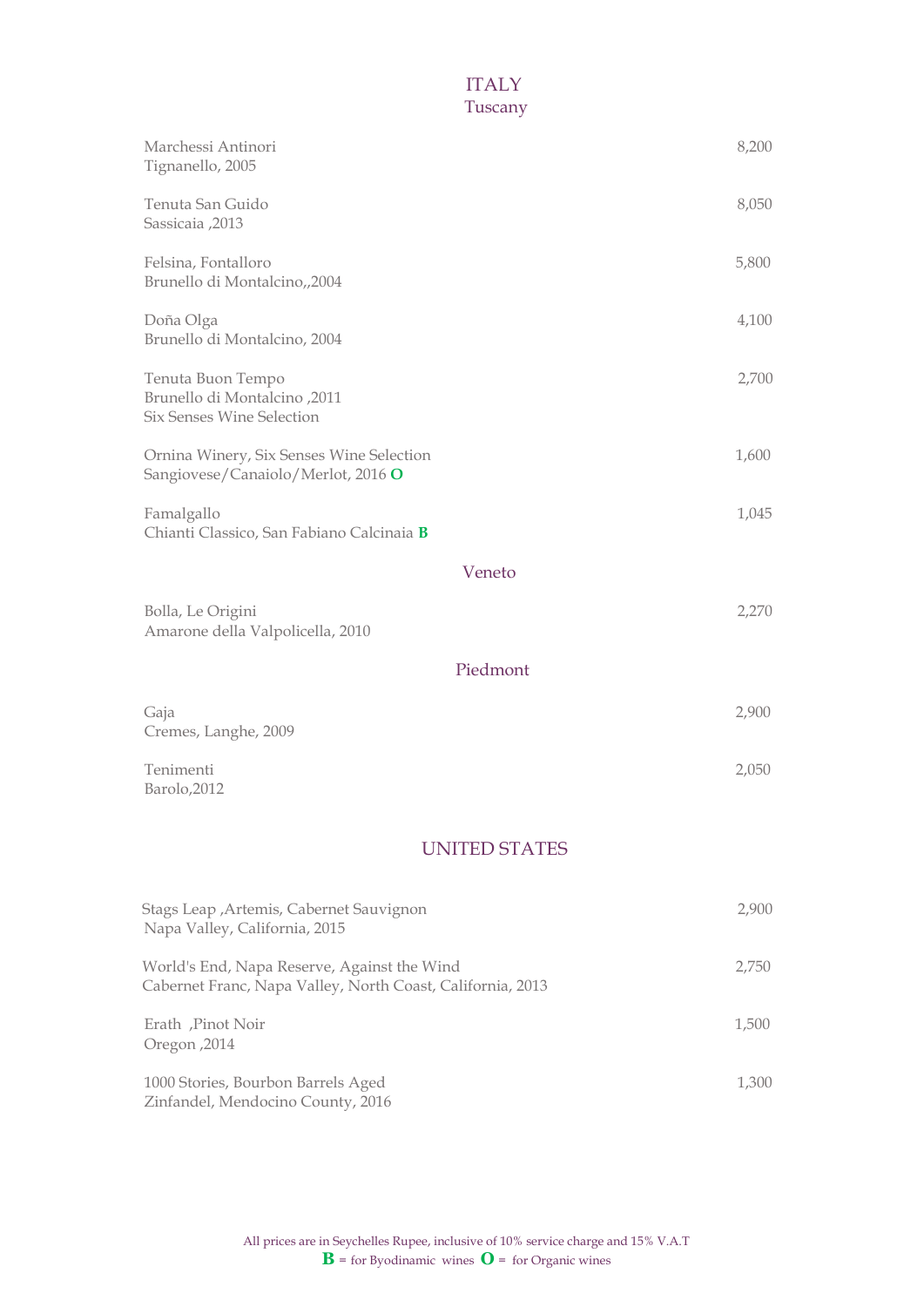## ARGENTINA

| Cheval Blanc & Terrazas de los Andes<br>Cheval des Andes, Mendoza, 2015<br>(Malbec/Cab. Sauvignon/Petit Verdot) | 4,105 |
|-----------------------------------------------------------------------------------------------------------------|-------|
| Bodega Chacra, Barda<br>Pinot Noir, Rio Negro, 2014 O                                                           | 1,990 |
| Cerro Chene<br>Malbec, Mendoza, 2013                                                                            | 1,750 |
| Gouguenheim Winery, Red Melosa, Mendoza                                                                         | 1,250 |

## SOUTH AFRICA

#### Stellenbosch

| De Toren                                             | 4,850 |
|------------------------------------------------------|-------|
| Z (Merlot/Cab. Franc), 2014                          |       |
| De Toren                                             | 3,300 |
| Fusion V (Cab. Sauv/Merlot/Cab. Franc, Malbec), 2014 |       |
| Kanonkop                                             | 2,850 |
| Paul Sauer (Cab. Sauv/Cab. Franc/Merlot), 2013       |       |
| Meerlust                                             | 2.600 |
| Rubicon (Cab. Sauv/Merlot/Cab. Franc), 2016          |       |
| Anwilka                                              | 2.500 |
| Syrah/ Cabernet Sauvignon, 2007                      |       |

## Western Cape

| Boekenhoutskloof                       | 1.670 |
|----------------------------------------|-------|
| The Chocolate Block, Franschhoek, 2017 |       |

## Hemel en Aarde

| La Vierge                 | 1,100 |
|---------------------------|-------|
| Michael Adams, Pinot Noir |       |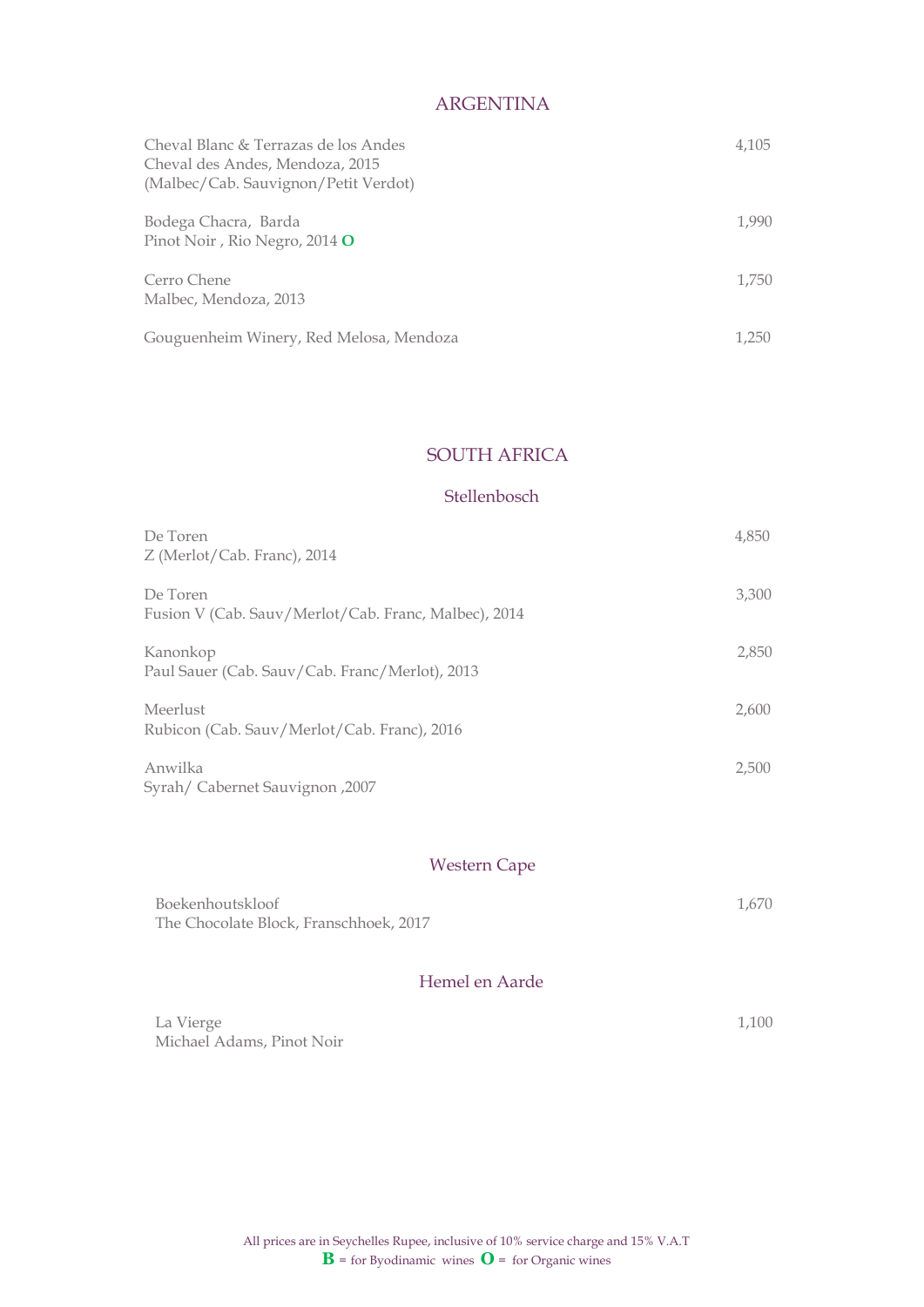## NEW ZEALAND

| Felton Road Bannockburn<br>Pinot Noir, Central Otago, 2016 | 2,600 |
|------------------------------------------------------------|-------|
| Cloudy Bay<br>Pinot Noir, Marlborough, 2015                | 2,500 |
| Craggy Range Te Muna<br>Pinot Noir, Martinborough, 2015    | 2,200 |
| Seresin Estate<br>Pinot Noir, Marlborough, 2016            | 1,450 |

## AUSTRALIA

| D'Arenberg<br>The Fruit Bat, Shiraz, McLaren Vale, 2012                | 2.095 |
|------------------------------------------------------------------------|-------|
| Cape Mentelle<br>Shiraz, Margaret River, 2012                          | 1,840 |
| D'Arenberg, The Galvo Garage<br>Cabernet Sauvignon Blend, McLaren Vale | 1,500 |

#### **CHILE**

| Baron de Rothschild & Concha y Toro       | 7.900 |
|-------------------------------------------|-------|
| Almaviva, Puente Alto, Maipo Valley, 2003 |       |
| (Cab. Sauvignon/Carmenere/Cab. Franc)     |       |

#### Sweet White Wines

#### FRANCE

Sauternes

Château d'Yquem (375ml) 9,250 1 er Grand Cru Classé 1999

> All prices are in Seychelles Rupee, inclusive of 10% service charge and 15% V.A.T  $\mathbf{B}$  = for Byodinamic wines  $\mathbf{O}$  = for Organic wines

**Bottle** Bottle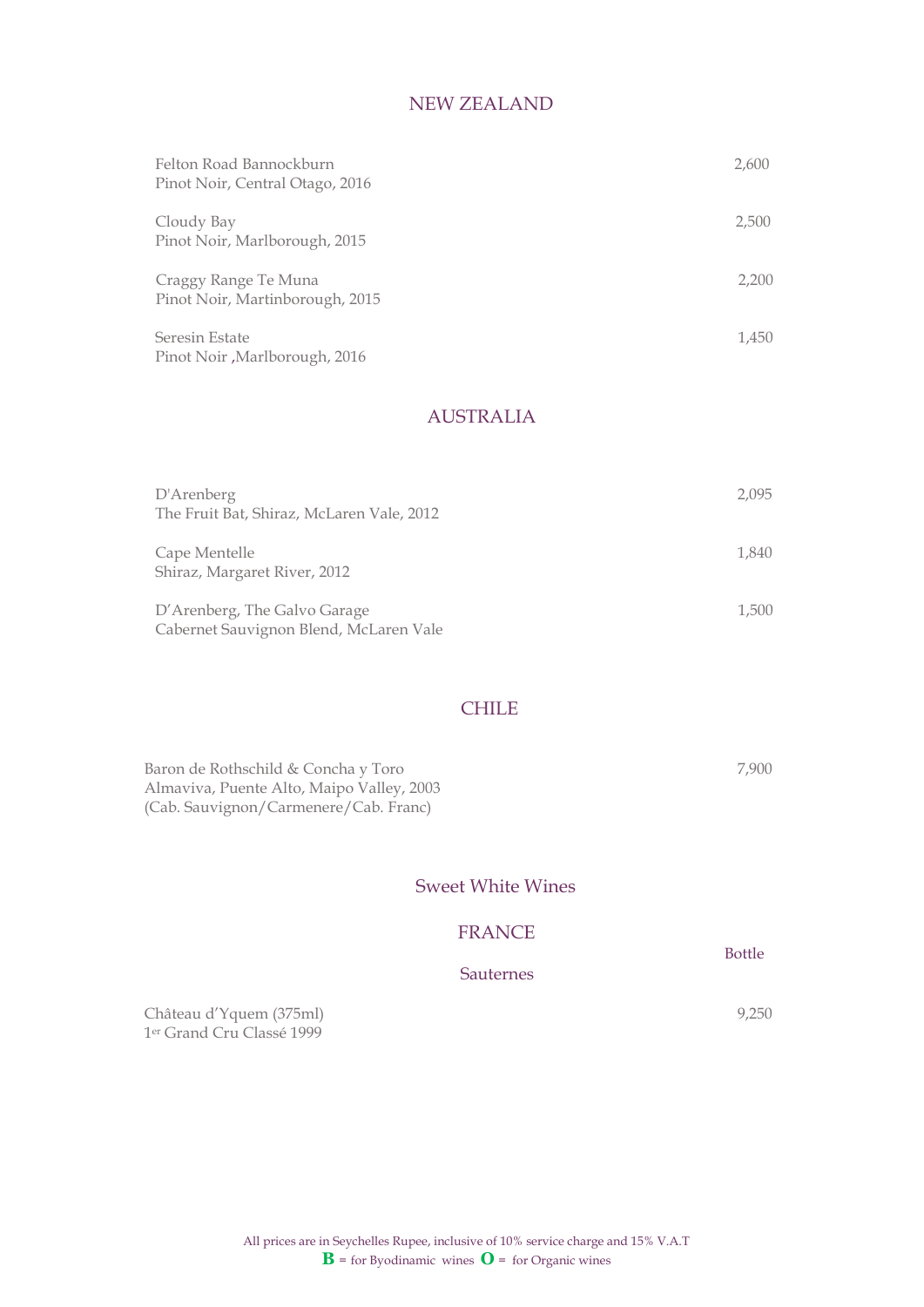## Cellar Selection Red

## FRANCE Bordeaux – Right Bank

#### Pomerol

| Château Petrus 1989                                                |                                        | 190,000 |
|--------------------------------------------------------------------|----------------------------------------|---------|
| Château Petrus 1996                                                |                                        | 115,000 |
| Chateau La Conseillante, 1990                                      |                                        | 17,500  |
| Château La Fleur- Petrus 2014                                      |                                        | 12800   |
|                                                                    |                                        |         |
|                                                                    | <b>Saint Emilion</b>                   |         |
| Chateau Tertre Roteboeuf<br>Grand Cru 1989                         |                                        | 16,500  |
| Château Angelus<br>Grand Cru Classé A 1989                         |                                        | 15,900  |
|                                                                    | Bordeaux - Left Bank<br>Pessac Leognan |         |
| Château Haut-Brion<br>1 <sup>er</sup> Grand Cru Classé 1986        |                                        | 42,000  |
| Château La Mission Haut- Brion<br>Cru Classé 1985                  |                                        | 38,700  |
|                                                                    | Margaux                                |         |
| Château Margaux<br>1er Grand Cru Classé 1994                       |                                        | 23,000  |
| Château Palmer<br>3 <sup>ème</sup> Grand Cru Classé 1986           |                                        | 10,900  |
|                                                                    | Pauillac                               |         |
| Château Mouton Rothschild<br>1 <sup>er</sup> Grand Cru Classé 1986 |                                        | 48,000  |
| Château Mouton Rothschild<br>1 <sup>er</sup> Grand Cru Classé 1996 |                                        | 38,000  |
| Château Lafite Rothschild<br>1 <sup>er</sup> Grand Cru Classé 1994 |                                        | 38,000  |
| Chateau Latour<br>Grand Cru Classé 1992                            |                                        | 24,500  |